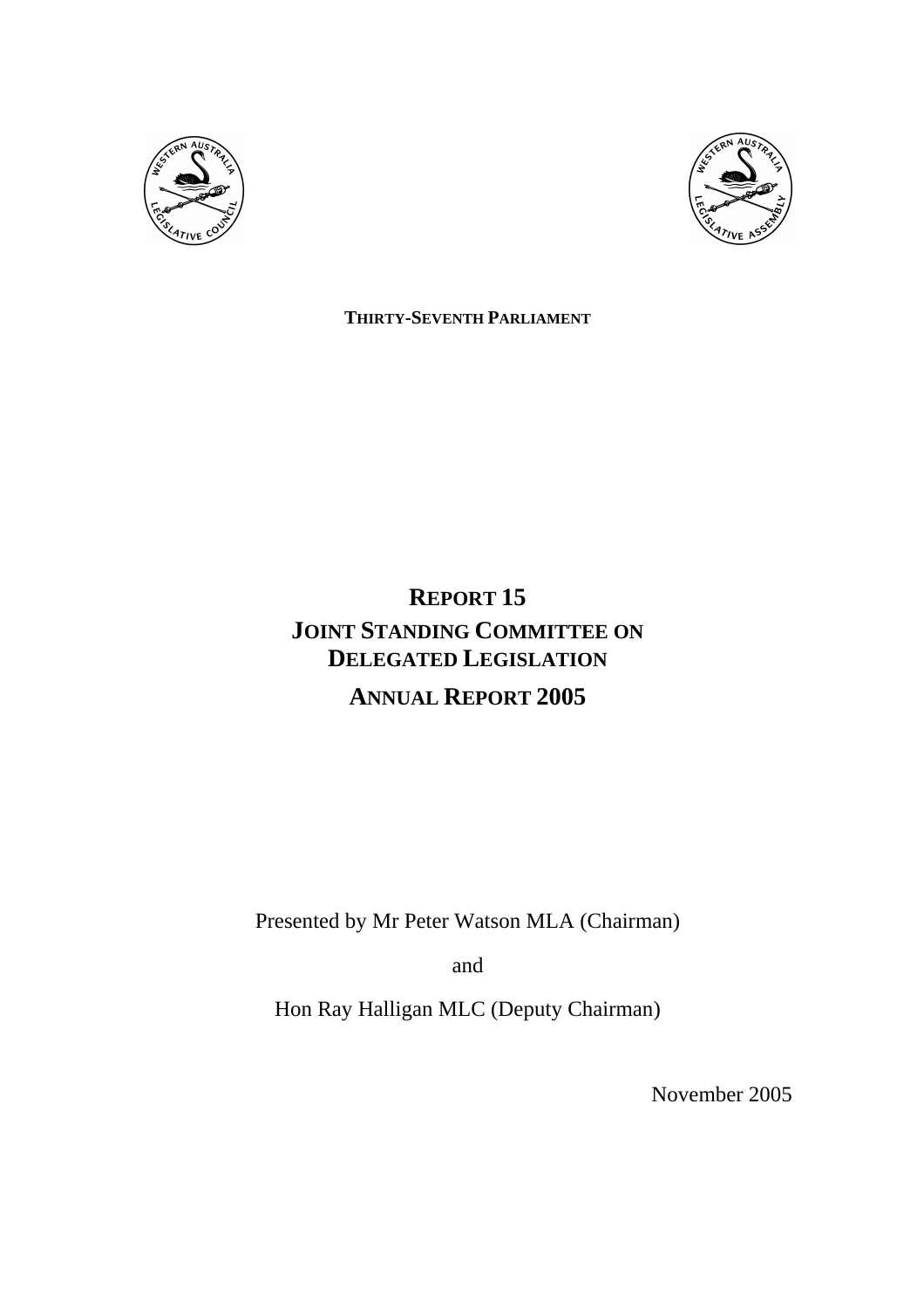## **JOINT STANDING COMMITTEE ON DELEGATED LEGISLATION**

#### **Date first appointed:**

June 28 2001

#### **Terms of Reference:**

The following is an extract from Schedule 1 of the Legislative Council Standing Orders:

- "**3. Joint Standing Committee on Delegated Legislation**
- 3.1 A *Joint Delegated Legislation Committee* is established.
- 3.2 The Committee consists of 8 Members, 4 of whom are appointed from each House. The Chairman must be a member of the Committee who supports the Government.
- 3.3 A quorum is 4 Members of whom at least 1 is a Member of the Council and 1 a Member of the Assembly.
- 3.4 A report of the Committee is to be presented to each House by a Member of each House appointed for the purpose by the Committee.
- 3.5 Upon its publication, whether under section 41(1)(a) of the *Interpretation Act 1984* or another written law, an instrument stands referred to the Committee for consideration.
- 3.6 In its consideration of an instrument, the Committee is to inquire whether the instrument
	- (a) is authorized or contemplated by the empowering enactment;
	- (b) has an adverse effect on existing rights, interests, or legitimate expectations beyond giving effect to a purpose authorized or contemplated by the empowering enactment;
	- (c) ousts or modifies the rules of fairness;
	- (d) deprives a person aggrieved by a decision of the ability to obtain review of the merits of that decision or seek judicial review;
	- (e) imposes terms and conditions regulating any review that would be likely to cause the review to be illusory or impracticable; or
	- (f) contains provisions that, for any reason, would be more appropriately contained in an Act.
- 3.7 In this clause –

 "adverse effect" includes abrogation, deprivation, extinguishment, diminution, and a compulsory acquisition, transfer, or assignment;

"instrument" means –

- (a) subsidiary legislation in the form in which, and with the content it has, when it is published;
- (b) an instrument, not being subsidiary legislation, that is made subject to disallowance by either House under a written law:

"subsidiary legislation" has the meaning given to it by section 5 of the *Interpretation Act 1984*."

#### **Members as at the time of this inquiry:**

| Mr Peter Watson MLA (Chairman)            | Mr Tony Simpson MLA                 |
|-------------------------------------------|-------------------------------------|
| Hon Ray Halligan MLC (Deputy Chairman)    | Ms Judy Hughes MLA                  |
| Hon Barbara Scott MLC                     | Hon Shelley Archer MLC              |
| Dr Graham Jacobs MLA                      | Hon Vincent Catania MLC             |
| Staff as at the time of this inquiry:     |                                     |
| Mr Paul Grant, Advisory Officer (Legal)   | Kerry-Jayne Braat, Committee Clerk  |
| Felicity Mackie, Advisory Officer (Legal) | Irina Lobeto-Ortega, Articled Clerk |
| Address.                                  |                                     |

**Address:** 

Parliament House, Perth WA 6000, Telephone (08) 9222 7222 delleg@parliament.wa.gov.au Website: http://www.parliament.wa.gov.au

#### **ISBN 1 9208 8661 3**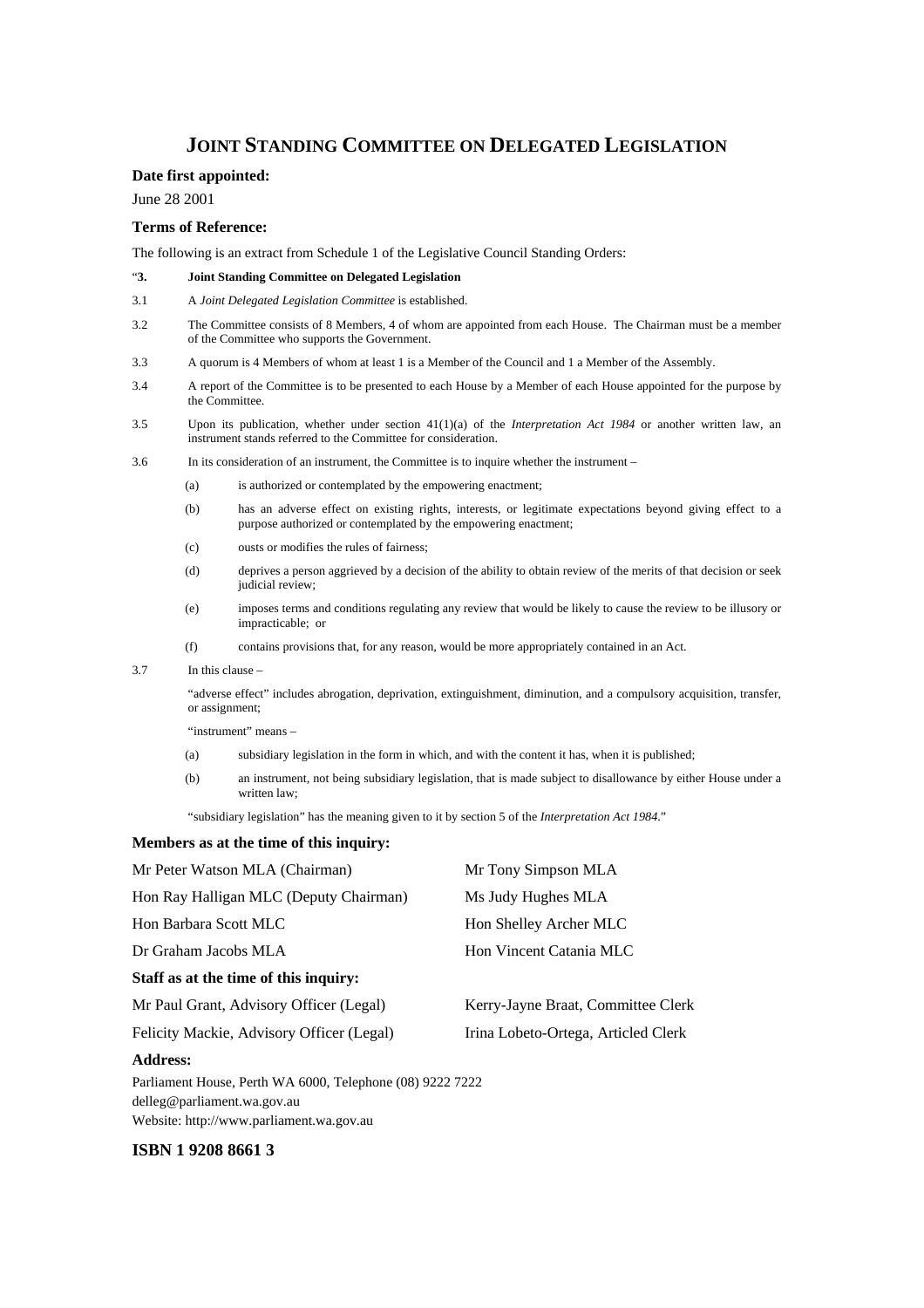## **CONTENTS**

| $\mathbf{1}$   |                                                                              |  |
|----------------|------------------------------------------------------------------------------|--|
| 2              |                                                                              |  |
| 3              |                                                                              |  |
| $\overline{4}$ |                                                                              |  |
| 5              |                                                                              |  |
| 6              | A SAMPLE OF SPECIFIC CONCERNS RAISED IN RELATION TO INSTRUMENTS              |  |
|                |                                                                              |  |
|                |                                                                              |  |
|                |                                                                              |  |
| 7              | PREMIER'S CIRCULAR 2005/06 - SUBSIDIARY LEGISLATION - EXPLANATORY            |  |
|                |                                                                              |  |
| 8              | FOLLOW-UP HEARING ON THE AUDITOR GENERAL'S THIRD PUBLIC SECTOR               |  |
|                |                                                                              |  |
| 9              |                                                                              |  |
|                | Ninth Australasian and Pacific Conference on Delegated Legislation and Sixth |  |
|                |                                                                              |  |
| 10             |                                                                              |  |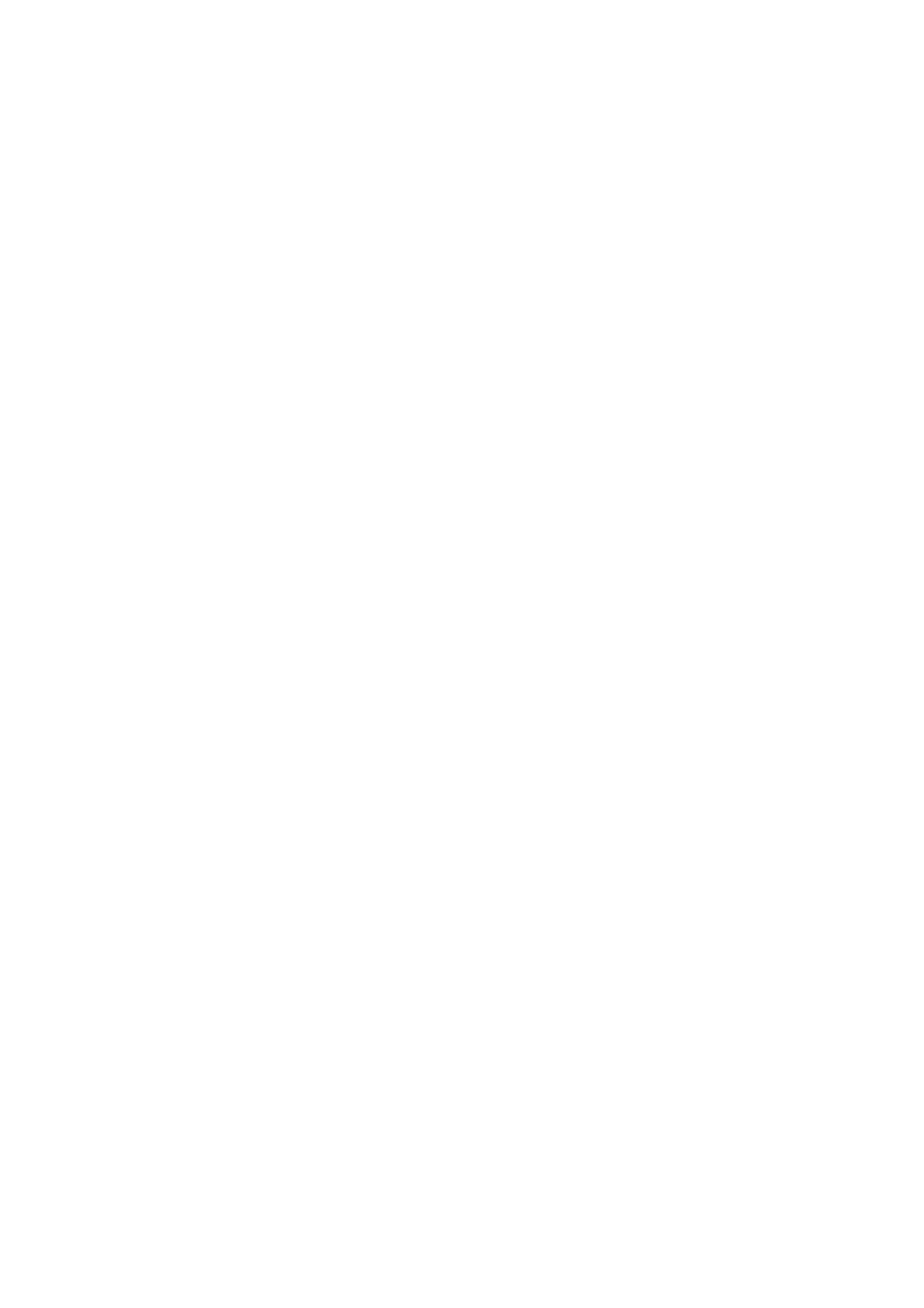## **REPORT OF THE JOINT STANDING COMMITTEE ON DELEGATED LEGISLATION**

#### **ANNUAL REPORT 2005**

#### **1 INTRODUCTION**

- 1.1 Prior to the Thirty-Sixth Parliament, it was the usual practice for the Governor, on advice from the Executive, to prorogue and reopen Parliament in August each year. Reflecting this practice, parliamentary committees prepared sessional reports to report to the Legislative Council on their work during that period.
- 1.2 In June 2003, the Government indicated that it did not intend to continue to ask the Governor to prorogue on an annual basis, and prorogation did not occur in August 2003 or August 2004 during the Thirty-Sixth Parliament. Reflecting this shift in practice, in the Thirty-Seventh Parliament, parliamentary committees of the Legislative Council will table annual reports relating to their work during the calendar year.
- 1.3 The role of the Joint Standing Committee on Delegated Legislation (**Committee**) and its approach to the scrutiny of subsidiary legislation has been discussed in the Committee's Sixth Report.<sup>1</sup>
- 1.4 The Committee holds a standing referral from the Legislative Council to consider all instruments of subsidiary legislation,<sup>2</sup> and other instruments made under delegated legislative authority that are subject to parliamentary disallowance. As a result, the Committee is able to scrutinize and report to Parliament on a huge volume of instruments. However, due to the tight deadlines that are statutorily imposed on the Committee and the limited resources available to it, the Committee resolved shortly after its establishment to consider only those instruments that are subject to disallowance and any other instruments that were noted by individual members.

## **2 MEMBERS**

 $\overline{a}$ 

- 2.1 The Committee underwent a number of changes to its member constitution over the course of 2005 as a result of the State General Election. The Committee has been served by the following members this year:
	- Mr Martin Whitely MLA (Chairman to January 23 2005);
	- Mr Peter Watson MLA (Chairman from May 4 2005);

#### G:\DATA\DG\Dgrp\Dgrpfinal\dg.ann.051116.rpf.015.xx.a.doc 1

<sup>1</sup> Parliament of Western Australia, Legislative Council, Joint Standing Committee on Delegated Legislation, *Sessional Report June 28 2001 to August 9 2002,* Report No.6, March 2003, Chapters 1-2.

 $\overline{2}$ As defined in section 5 of the *Interpretation Act 1984*.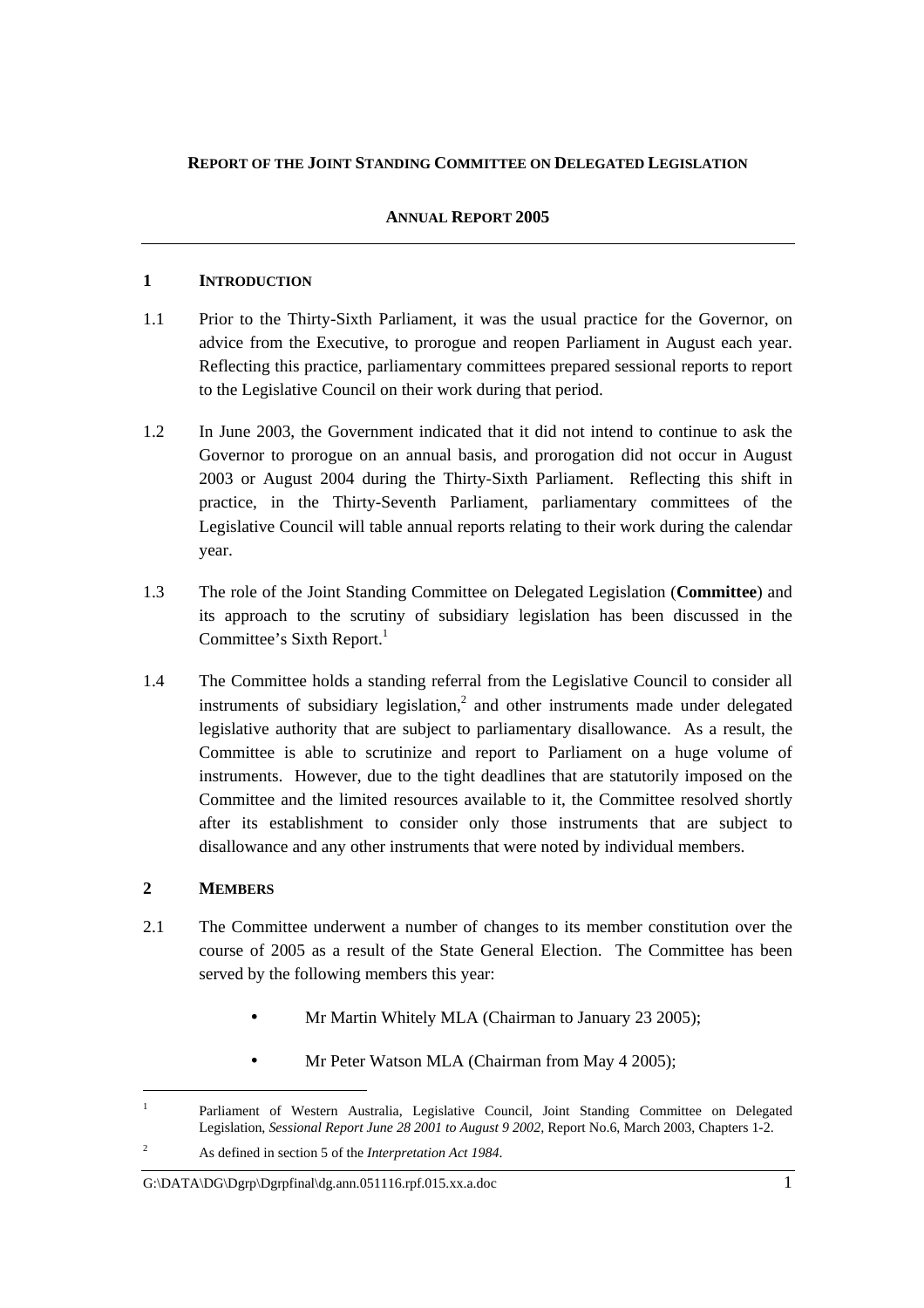- Hon Ray Halligan MLC (Deputy Chairman);
- Hon Barbara Scott MLC;
- Hon Robin Chapple MLC (to May 21 2005);
- Mr Rod Sweetman MLA (to January 23 2005);
- Mr Terry Waldron MLA (to January 23 2005);
- Dr Graham Jacobs MLA (from April 7 2005);
- Mr Tony Simpson MLA (from April 7 2005);
- Ms Judy Hughes MLA (from April 7 2005):
- Hon Shelley Archer MLC (from May 26 2005); and
- Hon Vincent Catania MLC (from May 26 2005).
- 2.2 The Committee takes this opportunity to acknowledge the contribution of Mr Martin Whitely MLA, Hon Robin Chapple MLC, Mr Rod Sweetman MLA and Mr Terry Waldron MLA to the work of the Committee and wishes them well.

## **3 STAFF**

- 3.1 The Committee is assisted by up to two advisers who examine and report to the Committee on every disallowable instrument, provide advice on all correspondence received, write letters, prepare draft reports for consideration by the Committee before tabling in the Parliament, and attend meetings of the Committee. The Committee's advisers during 2005 were:
	- Mr Paul Grant, Advisory Officer (Legal); and
	- Ms Felicity Mackie, Advisory Officer (Legal) (from September 2005).
- 3.2 Additional advisory officer support was provided to the Committee at various times throughout the year by Ms Anne Turner, Advisory Officer (Legal) and Ms Denise Wong, Advisory Officer (Legal). From time to time, the Committee's advisers are assisted in their role by Articled Clerks. In 2005, the Articled Clerk assisting the Committee was Ms Irina Lobeto-Ortega. Ms Kerry-Jayne Braat, Committee Clerk, provided administrative and clerical support. Mrs Kay Sampson, Clerical Assistant, and Ms Sheena Hutchison, Clerical Assistant/Committee Clerk, provided technical, Internet and reception services.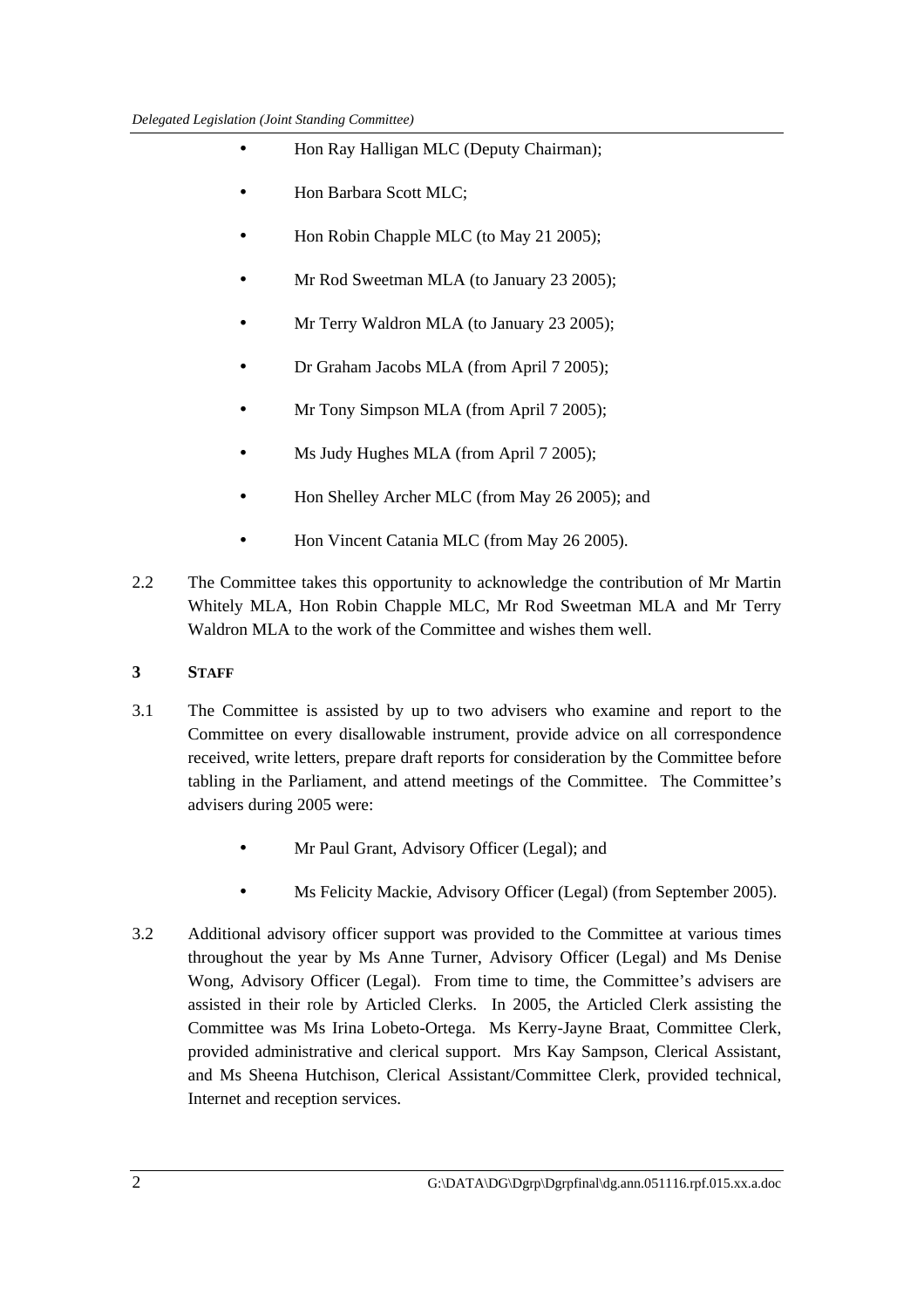## **4 REPORTS PRESENTED TO THE HOUSE**

- 4.1 In 2005 the Committee presented the following reports to both the Legislative Council and the Legislative Assembly, in accordance with its terms of reference:
	- Report number 11 *Shire of Nannup Local Law Parking and Parking Facilities* - tabled on August 23 2005;
	- Report number 12 *Spent Convictions (Act Amendment) Regulations 2005* - tabled on September 22 2005;
	- Report number 13 *Road Traffic (Fees for Vehicle Licences) Regulations (No.2) 2004; Road Traffic (Licensing) Amendment Regulations (No.4) 2004* - tabled on November 24 2005; and
	- Report number 14 *Section 3 of the Interpretation Act 1984*  tabled on November 24 2005.

## **5 STATISTICS**

5.1 The following table provides a purely numerical indication of the Committee's workload in 2005:

|                                                                              | <b>Calendar Year</b><br>2005 |
|------------------------------------------------------------------------------|------------------------------|
| Total number of instruments scrutinized                                      | 523                          |
| Total number of local laws scrutinized                                       | 90                           |
| Percentage of instruments scrutinized that were<br>local laws                | 17.2                         |
| Total number of notices of motion for<br>disallowance given                  | 24                           |
| Total number of notices of motion for<br>disallowance withdrawn              | 21                           |
| Total number of instruments disallowed on<br>recommendation of the Committee |                              |

- 5.2 These figures do not demonstrate that many of the instruments considered by the Committee are often lengthy documents. Irrespective of their size, the instruments often involve complex issues that span a diverse range of subject matters.
- 5.3 The figure in the last row of the above table indicates that only one instrument has been disallowed on the recommendation of the Committee in 2005. However, this figure does not illustrate the process by which the Committee can, and does, obtain undertakings from the responsible Minister, Department or local government to amend or repeal instruments with which the Committee has raised a concern. When such undertakings are given, the Committee often does not proceed with any motion to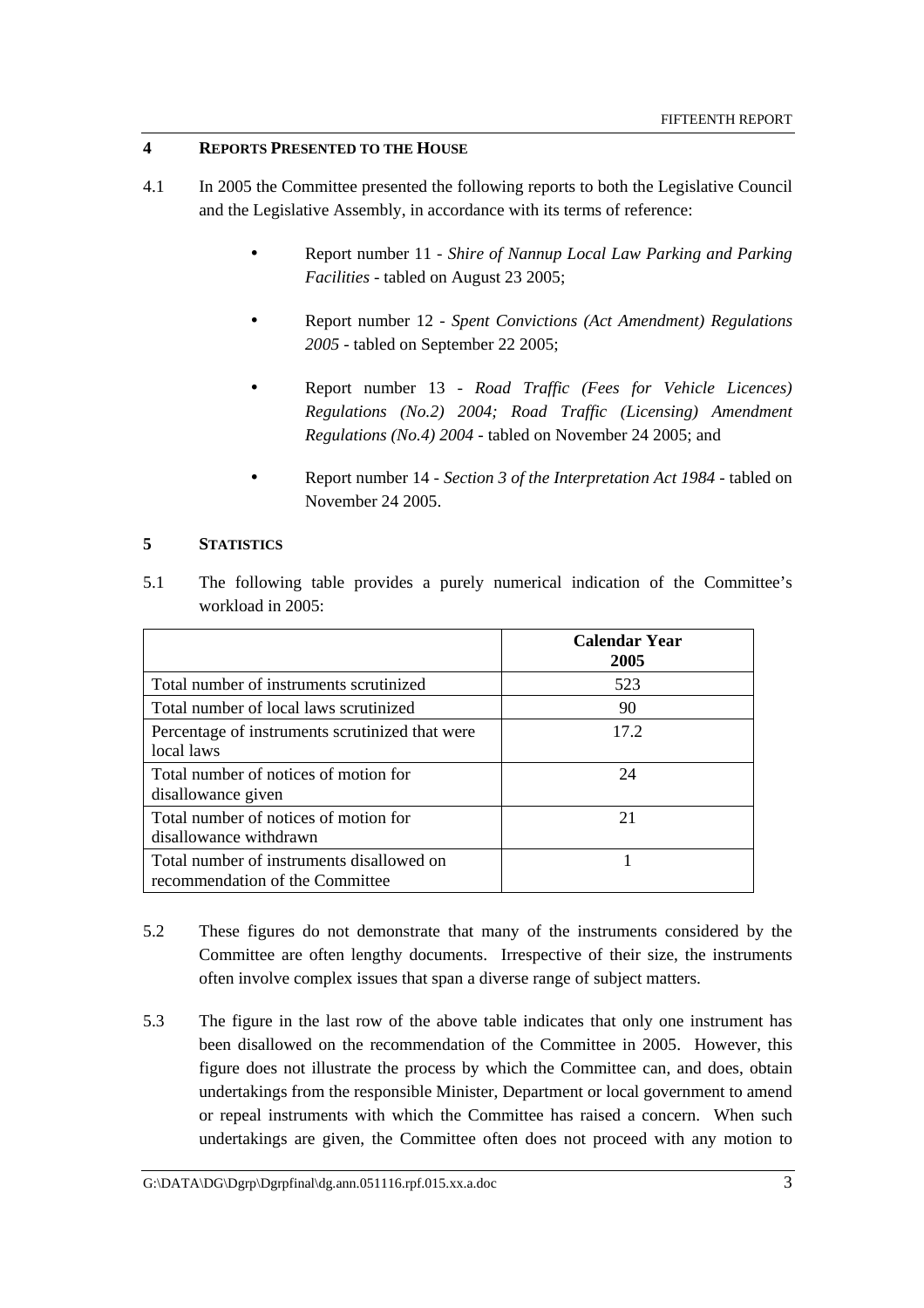disallow that may have been tabled. The Committee only recommends the disallowance of instruments as a last resort.

## **6 A SAMPLE OF SPECIFIC CONCERNS RAISED IN RELATION TO INSTRUMENTS SCRUTINIZED BY THE COMMITTEE**

## **Reversal of the Onus of Proof in Subsidiary Legislation**

6.1 The Committee considered the following provision in a new reg 18E inserted into the *Local Government (Administration) Regulations 1996* by the *Local Government (Administration) Amendment Regulations (No.2) 2005*: 3

> *"…a statement made, or information given, in connection with an application for employment with a local government as to academic, or other tertiary level, qualifications held by the applicant is to be taken to have been made, or given, by the applicant, in the absence of proof to the contrary."*

- 6.2 The Committee has adopted a consistent position in recent years with respect to the reversal of the onus of proof in subsidiary legislation made under the *Local Government Act 1995*.
- 6.3 The general principle of the common law reflected in The Criminal Code is that the onus of proof in establishing the elements of an offence is on the prosecution. $4$  It is settled law that, when interpreting statutes, common law doctrines will not be altered by statute unless there are clear and express words (or necessary implication) to show that the Parliament had intended to do so.<sup>5</sup> This presumption extends to subsidiary legislation, so that where an instrument of subsidiary legislation attempts to depart from common law principles, it will be invalid unless there is clear authority in an empowering Act to the contrary.<sup>6</sup>
- 6.4 The Committee observes that a shift in onus of proof in regulations or local laws does not appear to be authorised by the *Local Government Act 1995*. The only shift in onus permitted under the *Local Government Act 1995* is in relation to vehicle offences and is provided for expressly in s 9.13 of the Act. In the Committee's view this indicates

 $\overline{a}$ 

<sup>3</sup> *Western Australian Government Gazette*, No.50, March 31 2005, p1037.

<sup>4</sup> For example, see *Proudman v Dayman* (1941) 67 CLR 536, *He Kaw Teh v The Queen* (1985) 157 CLR 523, *Pennings v Williams*, unreported, Supreme Court of Western Australia, 13 September 1996.

<sup>5</sup> *Daniels Corporation International Pty Ltd and Another v Australian Competition and Consumer Commission* (2002) 77 ALJR 40 at 43 per Gleeson CJ, Gaudron, Gummow and Hayne JJ, at 49 per McHugh J, and at 65-66 per Callinan J; *Coco v R* (1994) 120 ALR 415 at 419; *Bropho v State of Western Australia* (1990) 93 ALR 207 at 215; *Potter v Minahan* (1908) 7 CLR 277 at 304.

<sup>6</sup> Pearce, D & Argument, S, *Delegated Legislation in Australia*, 2nd Ed, Butterworths, Sydney, 1999, p 137, citing for example, *CJ Burland Pty Ltd v Metropolitan Meat Industry Board* (1968) 120 CLR 400; *Willoughby Municipal Council v Homer* (1926) 8 LGR 3; *Ex parte Aston Investments Pty Ltd Re Hall* [1960] SR (NSW) 620; and *Willcocks v Anderson* (1970) 124 CLR 293.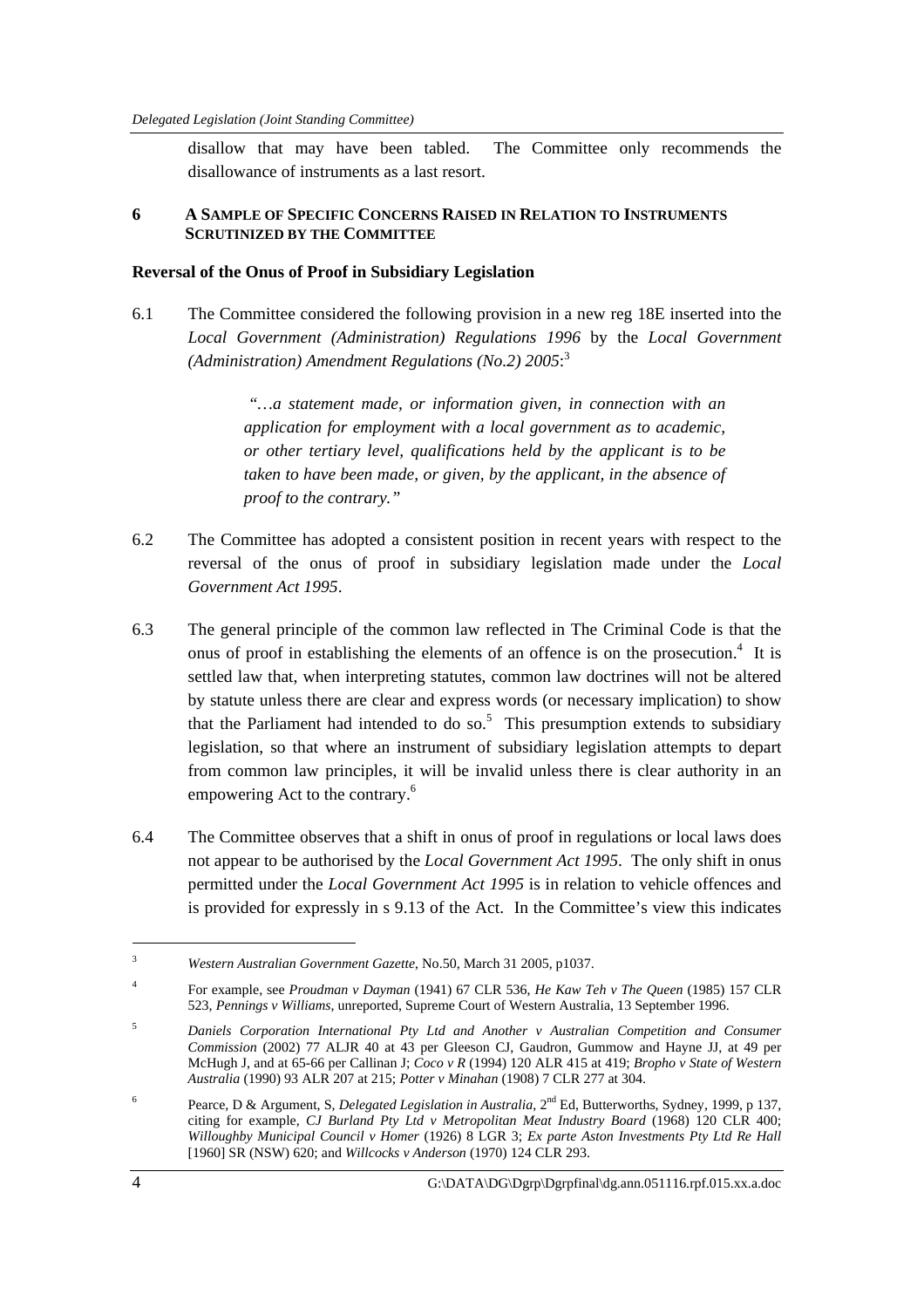that the scheme of the Act is that the common law doctrine is not to be displaced other than in the specific circumstances provided for in s 9.13.

6.5 The Committee formed the view that the reversal of the onus of proof in reg 18E(2) was not authorised by the relevant enabling Act and was invalid. The Committee subsequently received an undertaking from the Department of Local Government that reg 18E(2) would be repealed.<sup>7</sup>

#### **Averment and Ouster Clauses in Local Laws**

6.6 The Committee continues to see the use of averment and ouster clauses in new local laws, despite their removal from the most recent Western Australian Local Government Association *Local Laws Manual* templates.<sup>8</sup> Clauses that the Committee most commonly requests be deleted from local laws include the following clauses which have been identified in parking local laws and health local laws, respectively:

#### *"Averment on complaint as to clause* **[X]** *agreement*

*An averment on a complaint that this Local Law applies to a parking facility or a parking station under an agreement referred to in clause*  [X]*, shall be sufficient proof that this Local Law applies to that facility or station, unless there is proof to the contrary that such an agreement does not exist."* 

and

#### *"Council may Execute Work and Recover Costs*

*The Council shall not be liable to pay compensation or damages of any kind to the person referred to in subsection (1) in relation to any action taken by the Council under this Section."* 

### **7 PREMIER'S CIRCULAR 2005/06 -** *SUBSIDIARY LEGISLATION - EXPLANATORY MEMORANDA*

- 7.1 On June 13 2005 the Premier issued Premier's Circular 2005/06 *Subsidiary Legislation - Explanatory Memoranda*. This circular replaced Premier's Circular 2002/04.
- 7.2 The Committee was consulted by the Department of Premier and Cabinet during the drafting of Premier's Circular 2005/06. The Committee made a number of

 $\overline{a}$ 

<sup>7</sup> Regulation 18E(2) was subsequently repealed by the *Local Government (Administration) Amendment Regulations (No.4) 2005,* published in the *Western Australian Government Gazette,* No.157, August 19 2005, p3871.

<sup>8</sup> Western Australian Local Government Association, *Local Laws Manual*, April 2005.

G:\DATA\DG\Dgrp\Dgrpfinal\dg.ann.051116.rpf.015.xx.a.doc 5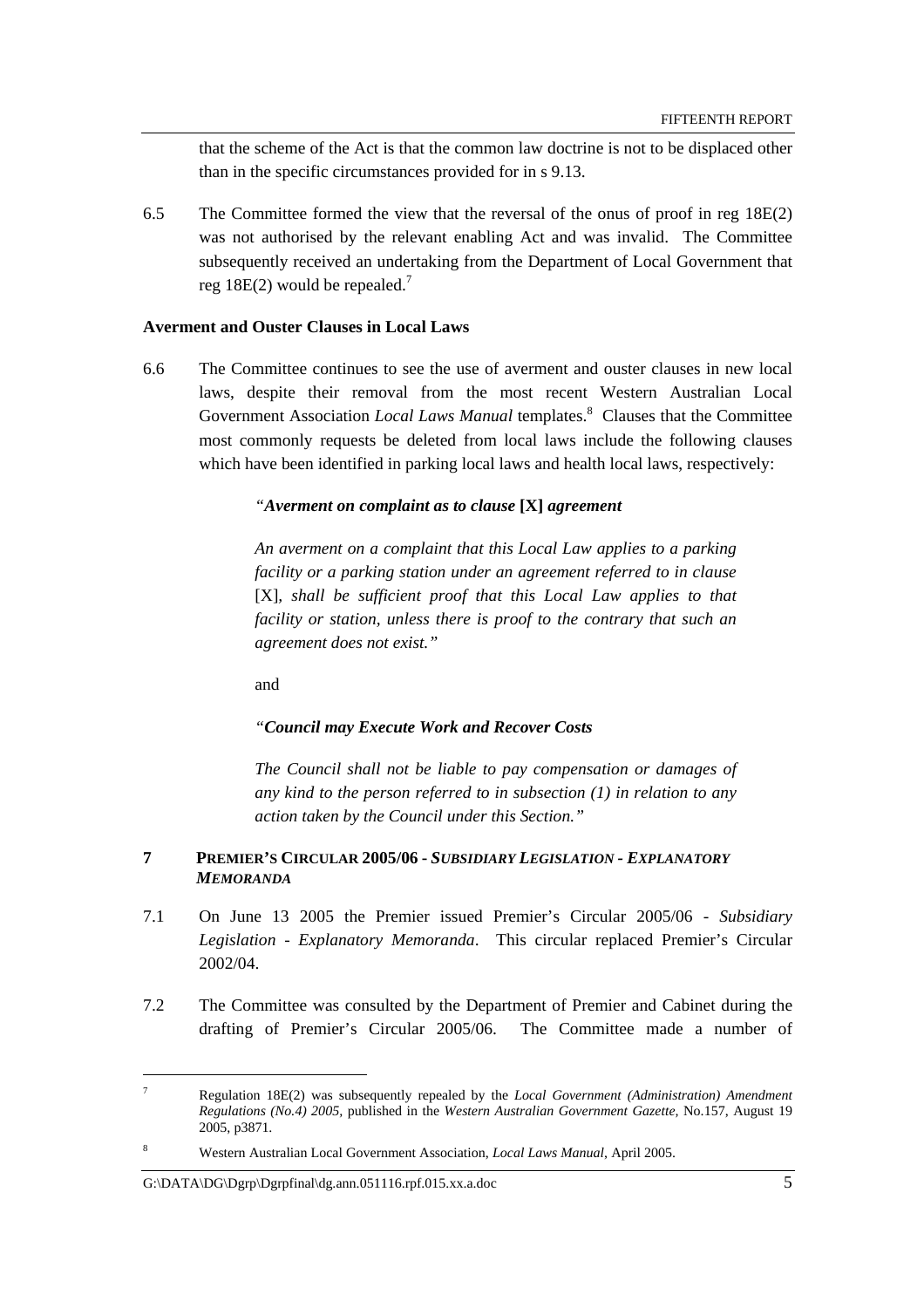suggestions in relation to administrative matters, and these suggestions were incorporated into the final circular.

7.3 The Committee continues to note that a number of agencies are not fully complying with the requirements of the Premier's Circular. In particular, the absence of tables providing details of fee changes in subsidiary legislation is a common problem.

## **8 FOLLOW-UP HEARING ON THE AUDITOR GENERAL'S** *THIRD PUBLIC SECTOR PERFORMANCE REPORT 2004*

- 8.1 On September 14 2005 the Committee held a hearing with Mr Des Pearson, Auditor General, and Mr Glen Clarke, Executive Director, Office of the Auditor General, as a follow up to a hearing held on November 10 2004 to discuss the Auditor General's *Third Public Sector Performance Report 2004*. The Committee was particularly interested in receiving feedback on the response of public sector agencies to the Auditor General's findings and recommendations with respect to cost recovery in fees imposed by subsidiary legislation.
- 8.2 The Committee requested that the Auditor General report back to the Committee in June 2006 with more detailed information as to whether agencies have been calculating costs and fees in a manner that complies with the recommendations set out in the *Third Public Sector Performance Report 2004*.

## **9 CONFERENCES ATTENDED**

## **Ninth Australasian and Pacific Conference on Delegated Legislation and Sixth Australasian and Pacific Conference on the Scrutiny of Bills**

- 9.1 Hons Ray Halligan, Barbara Scott and Robin Chapple MLCs attended the Ninth Australasian and Pacific Conference on Delegated Legislation and the Sixth Australasian and Pacific Conference on the Scrutiny of Bills in Canberra between March 2 and 4 2005.
- 9.2 Hon Ray Halligan MLC also attended the Working Group of Chairs of Scrutiny Committees meeting in Canberra on March 1 2005.
- 9.3 The Committee members were accompanied by Ms Denise Wong, Advisory Officer (Legal) and Ms Kerry-Jayne Braat, Committee Clerk, who both also attended the conference and the Chairs' meeting.
- 9.4 The total cost of the attendance of Members and staff at this conference was \$12,721.79.
- 9.5 The conference papers are available on the Internet at: http://www.legassembly.act.gov.au/conferences/scrutiny/scrutiny.htm.